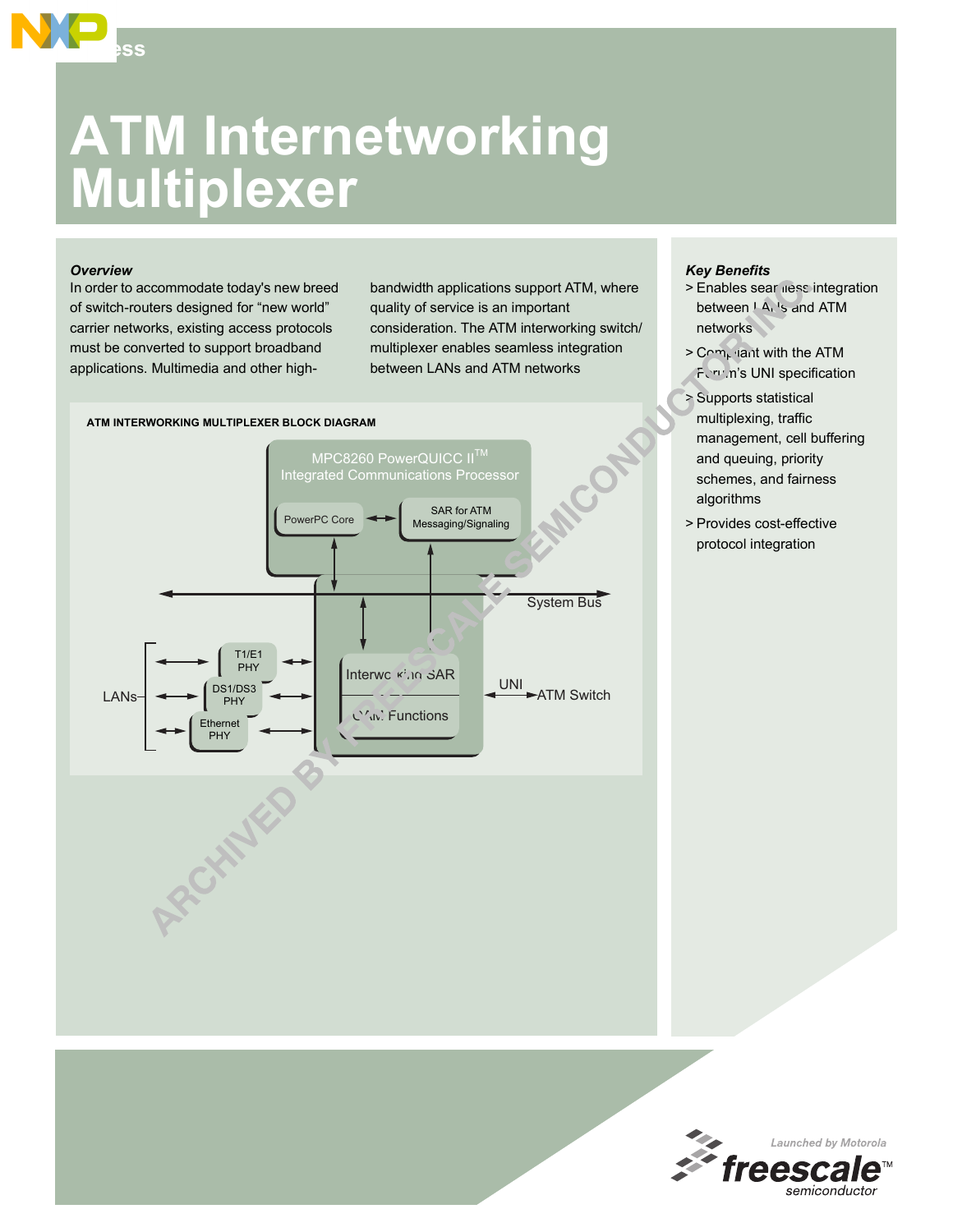

| <b>Freescale Ordering Information</b>                                        |                                                                                                                                                                                                                                                                                                                                                                                                                                                                                                                                                                                                                                                                                                                                                                                                                                 |                                 |
|------------------------------------------------------------------------------|---------------------------------------------------------------------------------------------------------------------------------------------------------------------------------------------------------------------------------------------------------------------------------------------------------------------------------------------------------------------------------------------------------------------------------------------------------------------------------------------------------------------------------------------------------------------------------------------------------------------------------------------------------------------------------------------------------------------------------------------------------------------------------------------------------------------------------|---------------------------------|
| <b>Part Number</b>                                                           | <b>Product Highlights</b>                                                                                                                                                                                                                                                                                                                                                                                                                                                                                                                                                                                                                                                                                                                                                                                                       | <b>Additional Information</b>   |
| MPC8266<br><b>MPC8265</b><br>MPC8264<br><b>MPC8260</b><br><b>MPC8255</b>     | > System core microprocessor supporting frequencies of 133 to 300 MHz<br>> System integration unit (SIU)<br>> High-performance communications processor module (CPM) with operating<br>frequency of 133, 166, or 200 MHz<br>> Two bus architectures: one 64-bit 60x bus and one 32-bit PCI or local bus<br>> Two UTOPIA level-2 master/slave ports with multi-physical support<br>> Three MII Interfaces<br>> Eight TDM interfaces (T1/E1), two TDM ports can be glueless to T3/E3<br>> 1.8 V or 2.0 V internal and 3.3 V I/O<br>> 300 MHz power consumption: 2.5 W<br>> 480 TBGA package (37.5 mm x 37.5 mm)                                                                                                                                                                                                                   | www.freescale.com/smartnetworks |
| <b>MPC862</b><br><b>MPC860</b><br>MPC857T<br><b>MPC855T</b><br><b>MPC850</b> | > Embedded MPC8xx Core<br>> Instruction and data MMUs<br>> Up to 32-bit data bus (dynamic bus sizing for 8,16, and 32 bits)<br>> 32 address lines<br>> Complete static design (040 MHz operation)<br>> Memory controller (eight banks)<br>> General purpose timers<br>> System integration unit (SIU)<br>> Interrupts<br>> Communications processor module (CPM)<br>> On-chip 16x16 multiply accumulate controller (MAC)<br>> Four baud rate generators<br>> Four serial communication controllers (SCC)<br>> Two serial management channels (SMC)<br>> One serial peripheral interface (SPI)<br>> One inter-integrated circuit ( $I2C$ ) port<br>> Time slot assigner<br>> Parallel interface port<br>> PCMCIA interface<br>> Low power support<br>> Debug interface<br>> 3.3 V operation with $5 \sqrt{7}$ in Lcc ipatibility | SEMICONDUCTOR NC.               |
| MC92501                                                                      | > Dedicated high performance ingress and egress cell processors combined with<br>UTOPIA Level 2-comp. ant physical (PHY) and switch interface ports<br>> Second general ATM cell processor<br>> Full-duplex nutrition at data rates up to 155 Mbps<br>> Implem  's A1 M layer functions for broadband ISDN according to ATM Forum<br>UNI 4. Lan TM4.0 Specifications, ITU and Bellcore recommendations                                                                                                                                                                                                                                                                                                                                                                                                                          |                                 |
| ARCHAN                                                                       |                                                                                                                                                                                                                                                                                                                                                                                                                                                                                                                                                                                                                                                                                                                                                                                                                                 |                                 |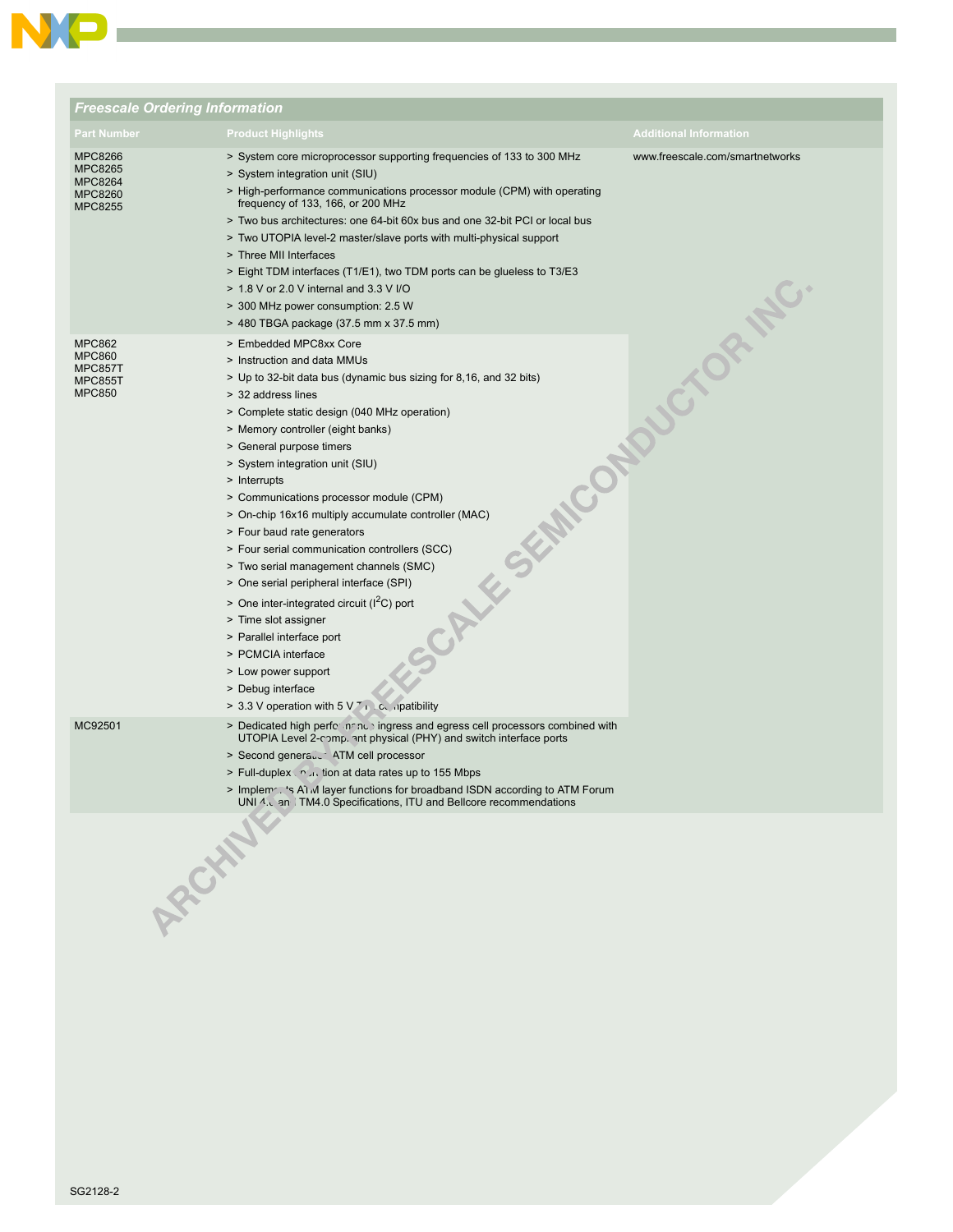#### *Design Challenges*

The combination of interfaces and services presents a difficult challenge to multiplexer implementation, considering time-to-market constraints. The interface between the MUX and the network must be compliant with the ATM Forum's UNI specification and support statistical multiplexing, traffic management, cell buffering, cell queuing, priority schemes, and fairness algorithms in accordance to the ATM Forum's TM specification. Traditional approaches require separate hardware and general purpose CPUs for each interface type and protocol, which results in many individual designs and limited reuse of software.

#### *Freescale Semiconductor Solution*

Freescale Semiconductor's MPC8260 PowerQUICC II™ is an advanced integrated communications processor designed for cost-effective protocol

*Development Tools* **Note**

integration. With its embedded 64-bit core using PowerPC™ ISA and 32-bit communications processor module, the MPC8260 supports many combinations of protocols simultaneously. When used as an ATM multiplexer, it connects different user devices (for example, DS1, DS3,T1/E1, Ethernet) then translates the protocols to ATM cell format and multiplexes the cells into a UNI interface (OC-3c or DS3 PLCP). The UNI interface may connect to the ATM switch.

The MPC8260 provides some operation, administration, and maintenance (OAM) functions to monitor network interface status and to ensure the quality of provisioned services.

In addition, the MPC8260 supports multiservice platform controller (MSP) microcode, which adds ATM laye

functionality to the PowerQUICC II device and enables its implementation on various network applications, such as controllers on line cards, ATM cell processing, cable modem controllers, and various multi-service, multiprotocol applications. It carries out most of the ATM switching functionality in both the ingress and egress directions. For more comprehensive services and a higherrate network interface. consider the MC92501 ATM cell processor (ATMC).

The established code base and broad third-party support from Freescale Semiconductor's Smart Network Alliance Program members further enable costefficient solutions and accelerated timeto .narket for ATM interworking equipment suppliers.

| PUTUNUNIN TUUN                                                                                                                                                  |                     |                           |                                                                       |  |
|-----------------------------------------------------------------------------------------------------------------------------------------------------------------|---------------------|---------------------------|-----------------------------------------------------------------------|--|
| <b>Tool Type</b>                                                                                                                                                | <b>Product Name</b> | Vendor                    | <b>Description</b>                                                    |  |
| Software                                                                                                                                                        | <b>CWEPPC</b>       | <b>Metrowerks</b>         | CodeWarrior Development Studio for PowerPC ISA                        |  |
| Software                                                                                                                                                        | <b>CWLINPPC</b>     | <b>Metrowerks</b>         | CodeWarrior Development Studio. Linux Application Edition for PowerPC |  |
| Development Kit                                                                                                                                                 | MPC8260ADSKIT       | Freescale Se diror Juctor | MPC8260 Application Development System Kit                            |  |
| Hardware                                                                                                                                                        | MPC8260ADS-L2C      | Freescal Somponductor     | MPC8260 Application Development System (with L2 cache) (discontinued) |  |
| Hardware                                                                                                                                                        | MPC8260ADS-PQ2      | Free: : a', Semiconductor | MPC8260 Application Development System                                |  |
| Development Kit                                                                                                                                                 | MPC8266ADS-KIT      | Fig. scale Semiconductor  | MPC8266 Application Development System Kit                            |  |
| Hardware                                                                                                                                                        | MPC8266ADS-PCI      | Freescale Semiconductor   | MPC8266 Application Development System (for PCI Host Mode)            |  |
| Hardware                                                                                                                                                        | MPC8266ADS-PCIAI    | Freescale Semiconductor   | MPC8266 Application Development System (Add-In Card)                  |  |
| Hardware                                                                                                                                                        | MPC8XXFADSML        | Freescale Semiconductor   | MPC8xx Family Application Development System Motherboard              |  |
| Note: For detailed information, go to 'w'y.i. escale.com and click on Tools. Search for tools by product or technology, family or function, and product number. |                     |                           |                                                                       |  |